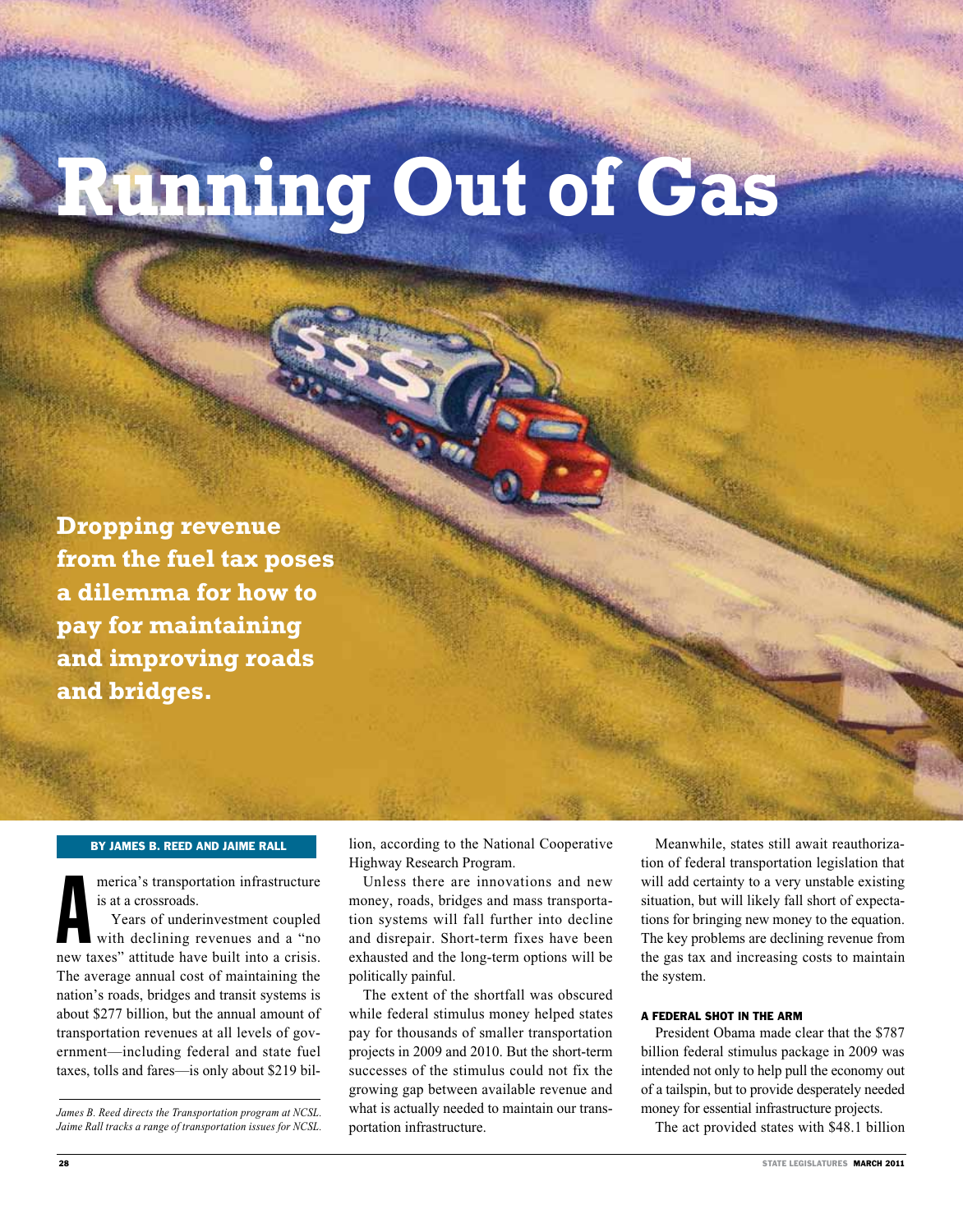*"These funds allowed us to put people back to work, while at the same time getting to a large backlog of much-needed improvements. We were able to rehab long deteriorated roads and improve the safety of our system."*

—MINNESOTA SENATOR D. SCOTT DIBBLE



for highways, transit and other transportation projects as part of the largest new investment in infrastructure since building the interstate highway system in the 1950s. By the end of 2010, stimulus funds had supported more than 10,000 backlogged projects, according to the U.S. House Transportation and Infrastructure Committee. More than a thousand bridges had been repaired or built, 35,399 miles of roads improved, and hundreds of projects suddenly made possible.

 "These funds allowed us to put people back to work, while at the same time getting to a large backlog of much-needed improvements," says Minnesota Senator D. Scott Dibble. "We were able to rehab long dete-

#### Federal Stimulus Spending On Roads, Bridges and Transit

| <b>PROJECTS</b>                | <b>COMPLETED</b>                                                                                                              | <b>UNDERWAY</b>                                                                                                    | <b>OVERALL ARRA EFFORT</b>                                                                                                                                                                                                                         |
|--------------------------------|-------------------------------------------------------------------------------------------------------------------------------|--------------------------------------------------------------------------------------------------------------------|----------------------------------------------------------------------------------------------------------------------------------------------------------------------------------------------------------------------------------------------------|
| <b>Highways</b><br>and Bridges | $\cdot$ 7.719 projects<br>worth \$7.7 billion                                                                                 | $\cdot$ 12,603 projects worth \$24.9<br>billion                                                                    | • 1.264 bridges improved, replaced or built<br>• 35,399 miles of pavement improved, resurfaced<br>or widened<br>• More than 765,000 jobs and \$136 billion of<br>economic activity                                                                 |
| Transit                        | $\cdot$ 3,059 capital<br>assistance projects<br>worth \$1.8 billion<br>• 50 fixed guideway<br>projects worth \$102<br>million | • 4,836 capital assistance<br>projects worth \$5.6 billion<br>• 158 fixed guideway projects<br>worth \$703 million | • 12,234 buses, rail cars and paratransit vans<br>purchased or rehabilitated<br>• 4,870 passenger facilities and 324 maintenance<br>facilities constructed or rehabilitated<br>• More than 262,000 jobs and \$47.2 billion of<br>economic activity |

Sources: American Association of State Highway and Transportation Officials, November 2010; U.S. House Transportation and Infrastructure Committee, January 2011.

riorated roads and improve the safety of our system."

These short-term success es, however, masked underlying problems. The approaching end of the stimulus dollars—what many officials are calling the "ARRA cliff" has lawmakers concerned about what lies ahead.



**SENATOR** D. Scott dibble **MINNESOTA** 

#### CHRONIC SHORTFALL

Recession-driven declines in overall driving coupled with larger numbers of fuel-efficient vehicles have resulted in lower gas tax revenues. At the same time, the cost of building and repairing roads continues a steady climb.

The nation faces a shortfall of \$58 billion a year just to maintain highways and transit systems, and \$119 billion a year to improve them, according to the National Cooperative Highway Research Program.

 The unprecedented investment of the federal recovery act failed to fill even a single year's gap. Even with the stimulus funds, 21 states cut transportation programs in FY 2010 and at least 11 plan to do so in FY 2011, including nine that did in 2010.

"The systemic failure of current financing has made clear," stated a blue ribbon study in Arkansas, "that the traditional approach to highway, road, street and bridge maintenance and construction is, in its present form, no longer sustainable when measured against a changing economic and technological environment, erosion of purchasing power and

continuing escalation of costs."

Current revenues simply fail to meet current needs. At least a dozen other recent state studies on transportation essentials and revenue options come to the same conclusion.

"The ARRA funding certainly was a help," says Oklahoma Senator Gary Stanislawski.

"But a one-time infusion of resources did not help solve the transportation infrastructure problem that the states—and our nation—are facing. No state possesses the resources to keep pace with the structural funding gap."



**SENATOR** Gary Stanislawski **OKLAHOMA** 

or the first time in recent memory, no state raised its

gasoline tax this past year, though six states raised other transportation funding sources like vehicle registration fees and sales taxes

## **ARRA TRANSPORTATION FUNDING** iatior Transit Highways and bridges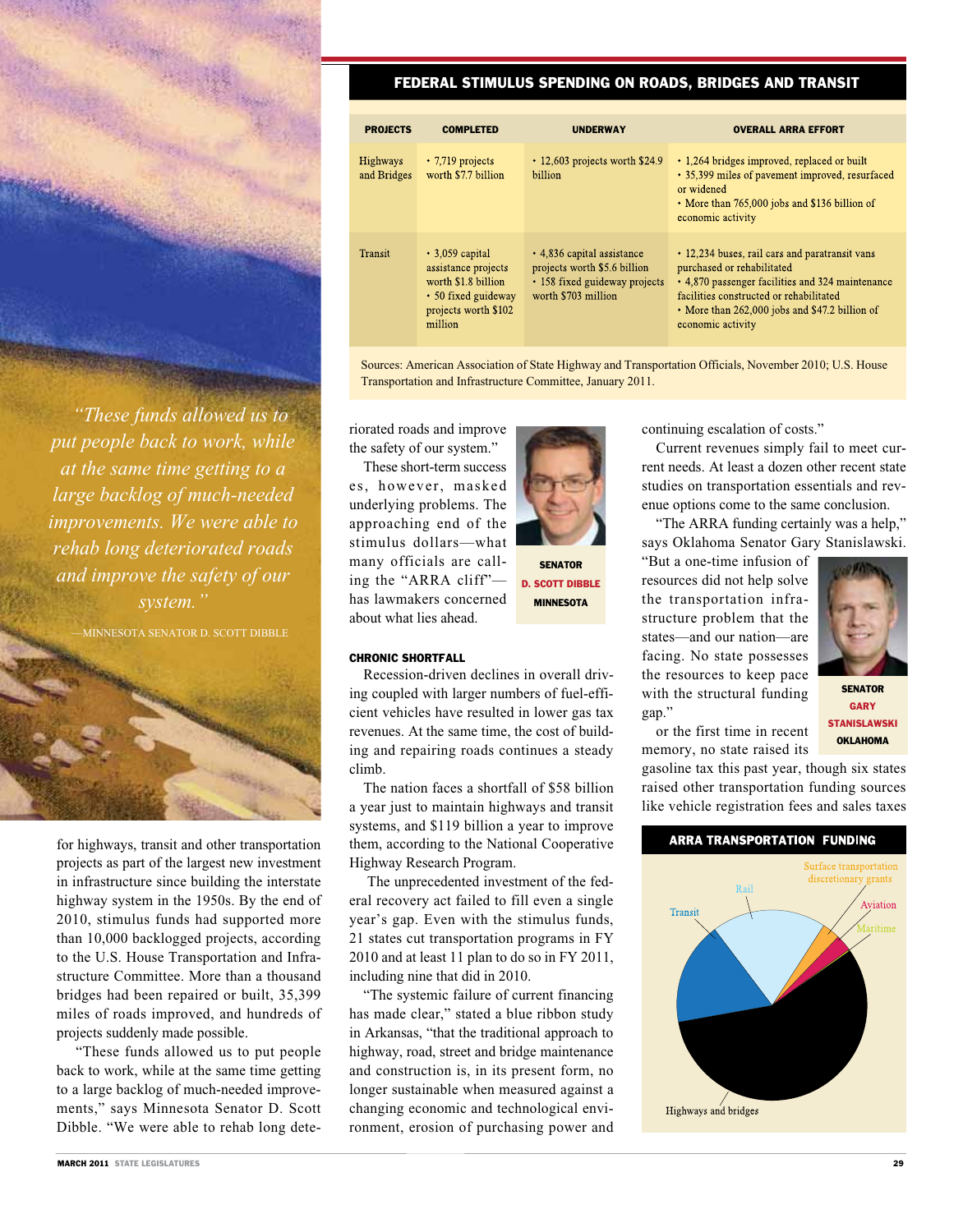

devoted to transportation. Meanwhile, projects pile up.

So what is the cost of letting things go?

 "All available research confirms both the strategic benefits of transportation investment as well as the dramatic decline in available transportation revenue," says Dan Murray, a researcher at the American Transportation Research Institute. "Continued under-investment in roads and bridges has played a leading role in traffic congestion and all that comes with it; namely pollution, safety degradation, longer transit times and increased logistics costs. Worse, our recalcitrance for funding transportation will ultimately lead to higher inflation, lower productivity and a continued decline in our global competitiveness."

A Michigan transportation study found underinvestment in transportation infrastructure cost \$7 billion annually in wasted fuel,

lost time, vehicle maintenance costs, medical costs, lost productivity and property damage caused by congestion, poor pavement condition and crashes.

#### SHRINKING FEDERAL ROLE?

States have been waiting for a long time for reauthorization of a sweeping new federal transportation bill that will supply new money and potentially change the way federal funds are distributed. Short-term extensions of the existing law have not been enough. Congress has had to transfer \$35 billion from the general fund to the Highway Trust Fund since mid 2008 to make up for shortfalls, mainly from the gas tax.

New leadership in Congress seems to be moving toward a downsized federal role because of an unwillingness to raise the gas tax and a growing concern about the federal

#### deficit.

 "Today, our government, elected leaders, and Americans everywhere have no choice but to do more with less," said U.S. Representative John Mica of Florida after his selection as the new chair of the Transportation and Infrastructure Committee. "This will also be the [committee's] mandate."

As one of its first acts, the new House adopted a rule change that makes federal funding for transportation programs subject to the annual appropriations process for the first time since 1998. This change could result in lower spending levels for state transportation programs.

If the gas tax does not increase and other sources of revenue are not found, there will be a substantial cutback in money available for roads and bridges, according to Ken Orski, a longtime transportation consultant and former